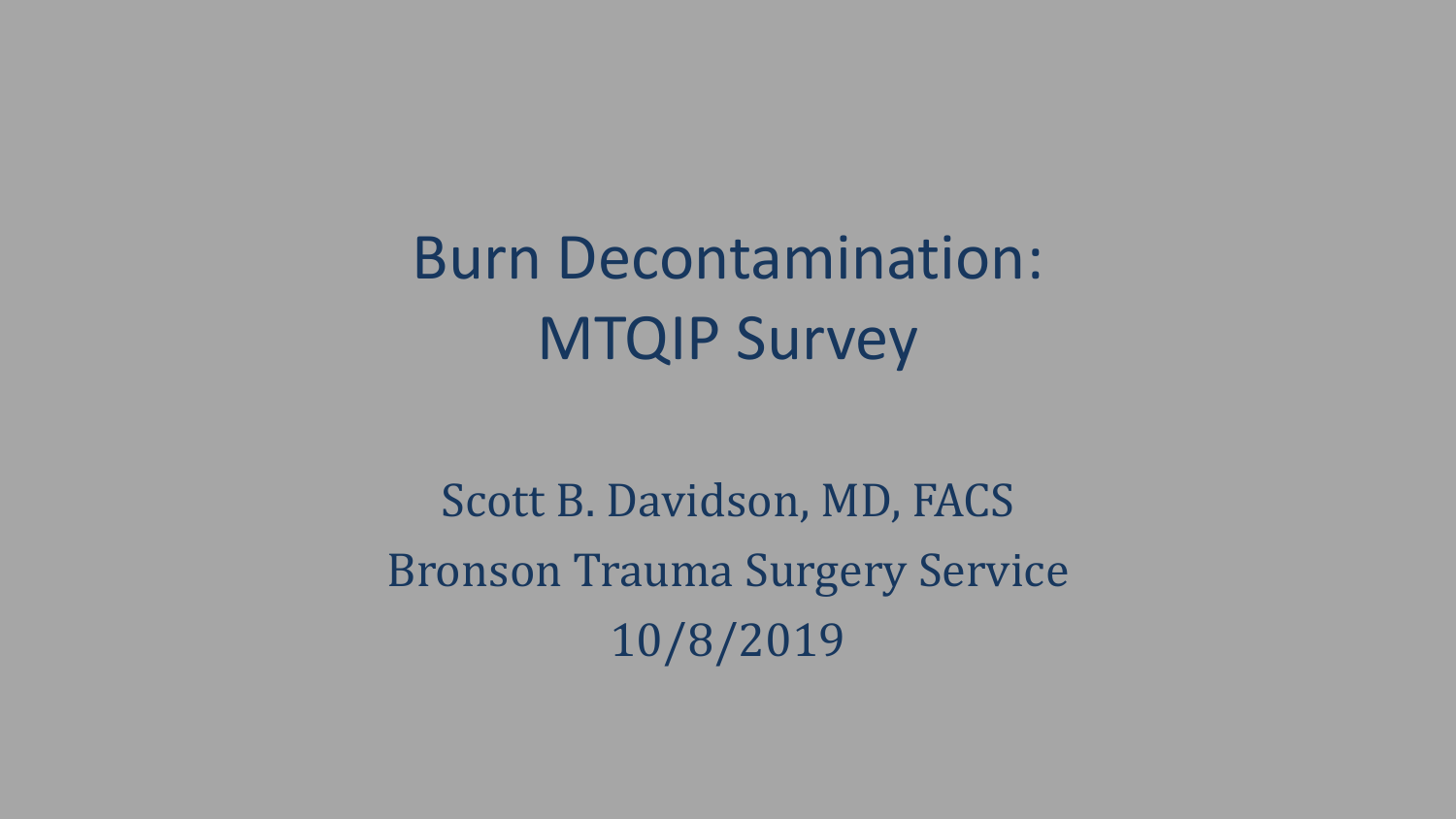## Collaborative Process

- First catch a bass (research idea)
- Home institution IRB approval
- Contact MTQIP: Judy Mikhail
- MTQIP Survey Policy

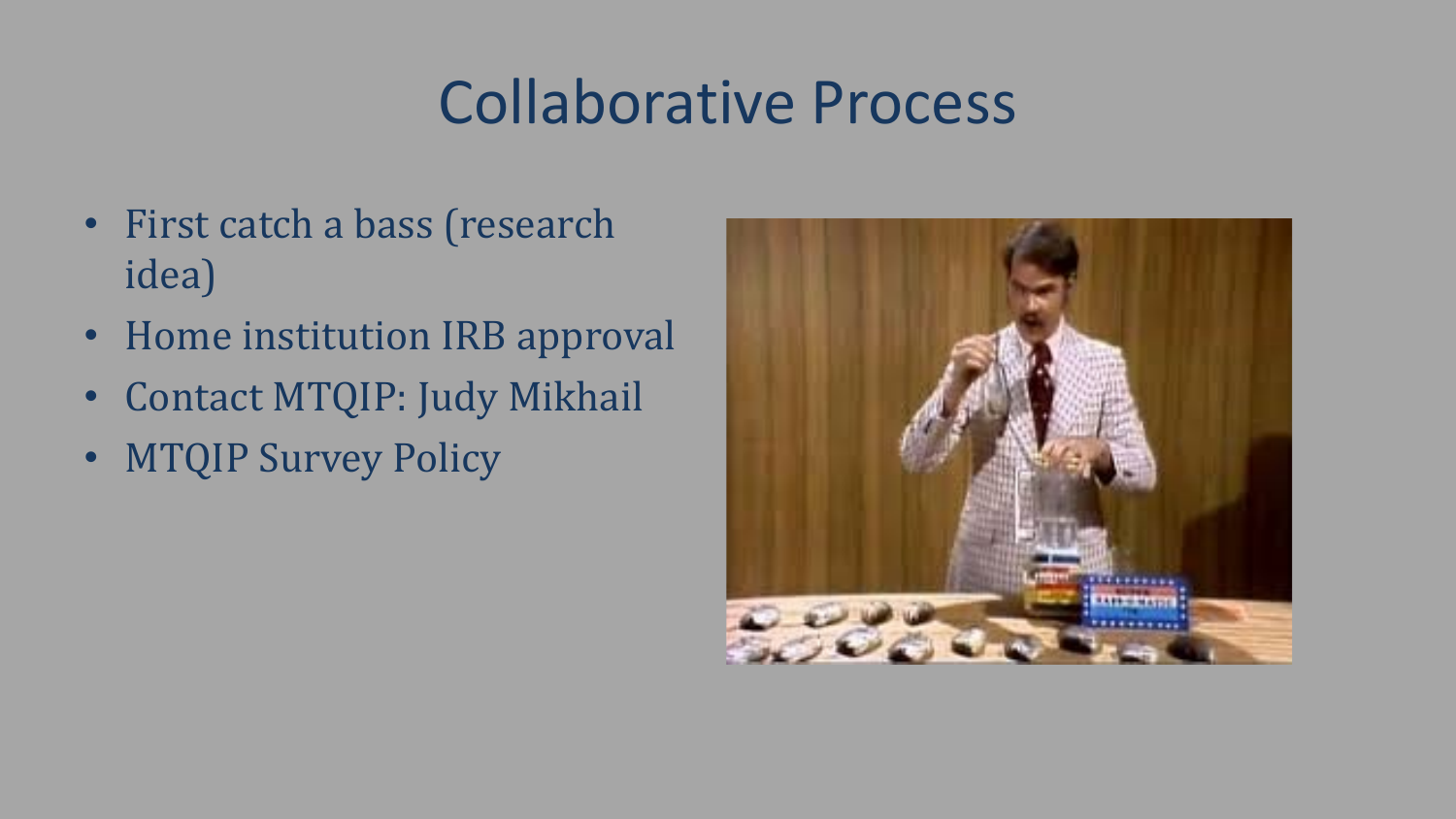### Collaborative Process

- Complete Survey Request Form and submit with protocol
- Data Use Agreement (DUA): allows both entities to use/disclose data for research
- Survey sent to MTQIP membership (Qualtrics®)

#### M∙TQIP

**Survey Request Form**

Submission Date

1. List names and emails of all survey request investigators:

| Name | <b>MTQIP</b>  | Investigator Role | <b>Email Address</b> |
|------|---------------|-------------------|----------------------|
|      | Trauma Center |                   |                      |
|      |               | Principle         |                      |
|      |               | Investigator      |                      |
|      |               | Co-Investigator   |                      |
|      |               | Co-Investigator   |                      |
|      |               | Co-Investigator   |                      |
|      |               | Co-Investigator   |                      |
|      |               | Co-Investigator   |                      |
|      |               | Co-Investigator   |                      |

2. Briefly describe (one paragraph) your survey topic.

3. Place an X next to the statement that most closely reflects your survey inter-

| To determine trauma center practices for information sharing purposes at with no intent to publish |
|----------------------------------------------------------------------------------------------------|
| To determine trauma center practices for research purposes with <b>intent</b> to publish           |

Place an X next to which contact list you wish to draw your sample from.

| <b>MTOIP Contact List</b>                                      |
|----------------------------------------------------------------|
| Specific MTQIP Meeting Participant List. Specify meeting date: |
|                                                                |

5. Place an X next to all subpopulations you wish to draw your sample of respondents.

| <b>Trauma Surgeons</b>                |
|---------------------------------------|
| <b>Orthopedic Surgeons</b>            |
| Neurosurgeons                         |
| <b>Advanced Practitioners</b>         |
| <b>Trauma Medical Directors (TMD)</b> |
| <b>Trauma Program Managers (TPM)</b>  |
| <b>MTQIP Clinical Reviewers (MCR)</b> |
| <b>Trauma Registrars</b>              |
| Other (describe)                      |

6. Return completed form to: Judy Mikhail PhD, Chair, Publications Committee: jmikhail@med.umich.edu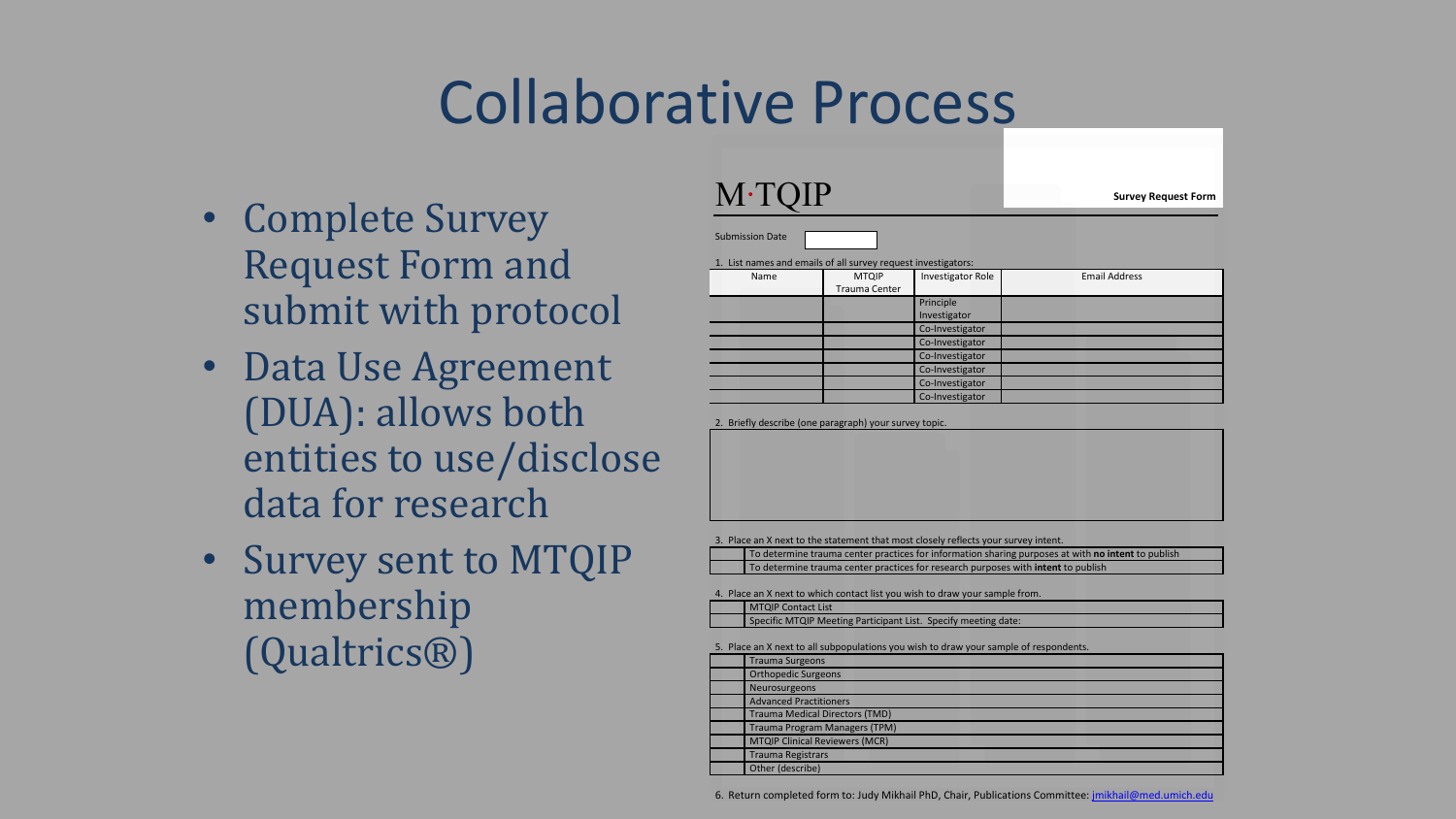### Burn Decontamination

- Known risk of contamination to facility/personnel during mass casualty events
- Concern for secondary contamination of facility/personnel in non-mass casualty events
- Burn victims exposed to product of incomplete combustion
- Methamphetamine production/explosion, MVC gas/diesel exposure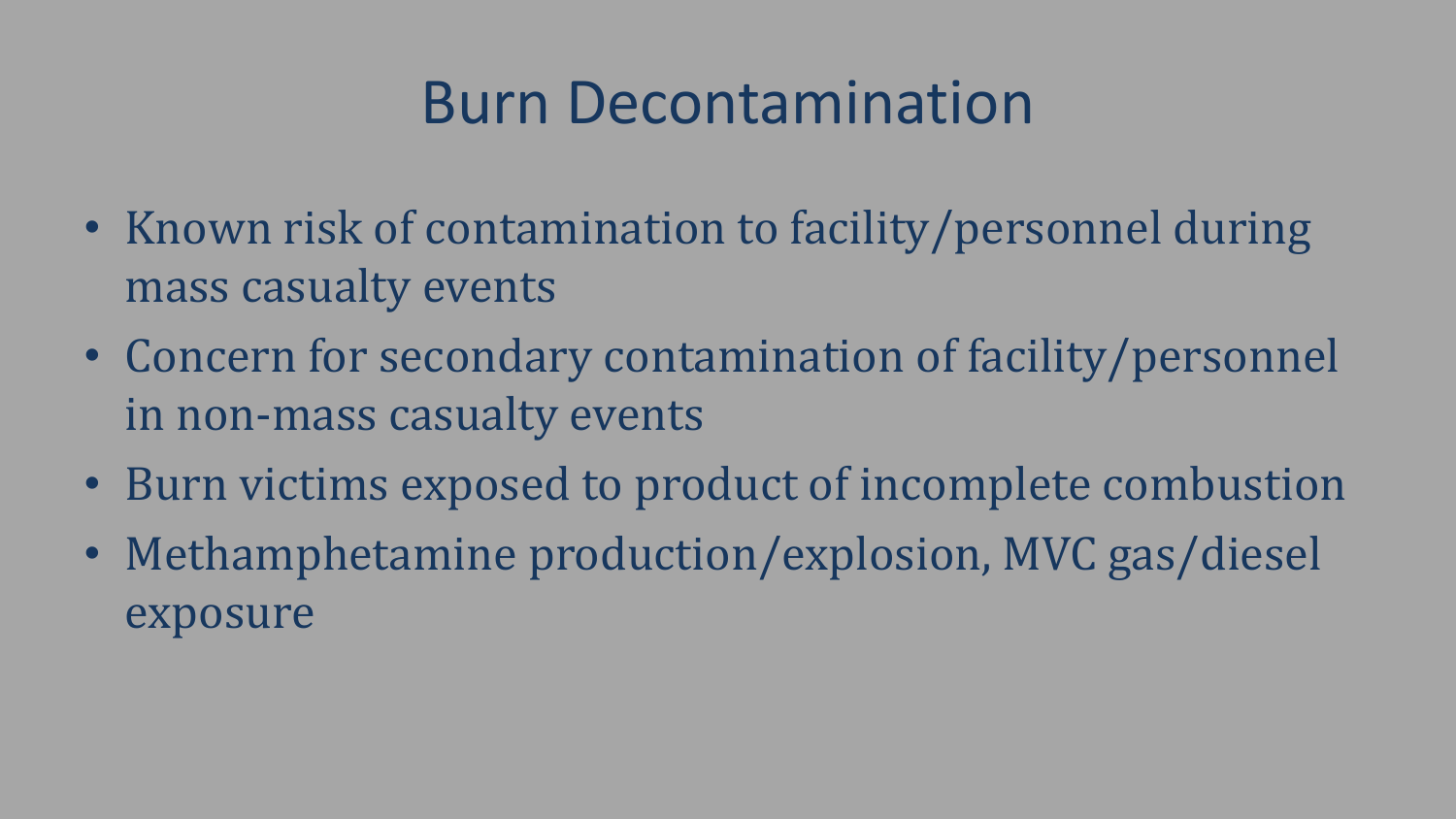### Burn Decontamination

• Challenged by colleagues

• Literature review: best practice, protocols

• Internal survey of nurses in ED, Trauma unit and WMAC

• MTQIP query Michigan Level I and II centers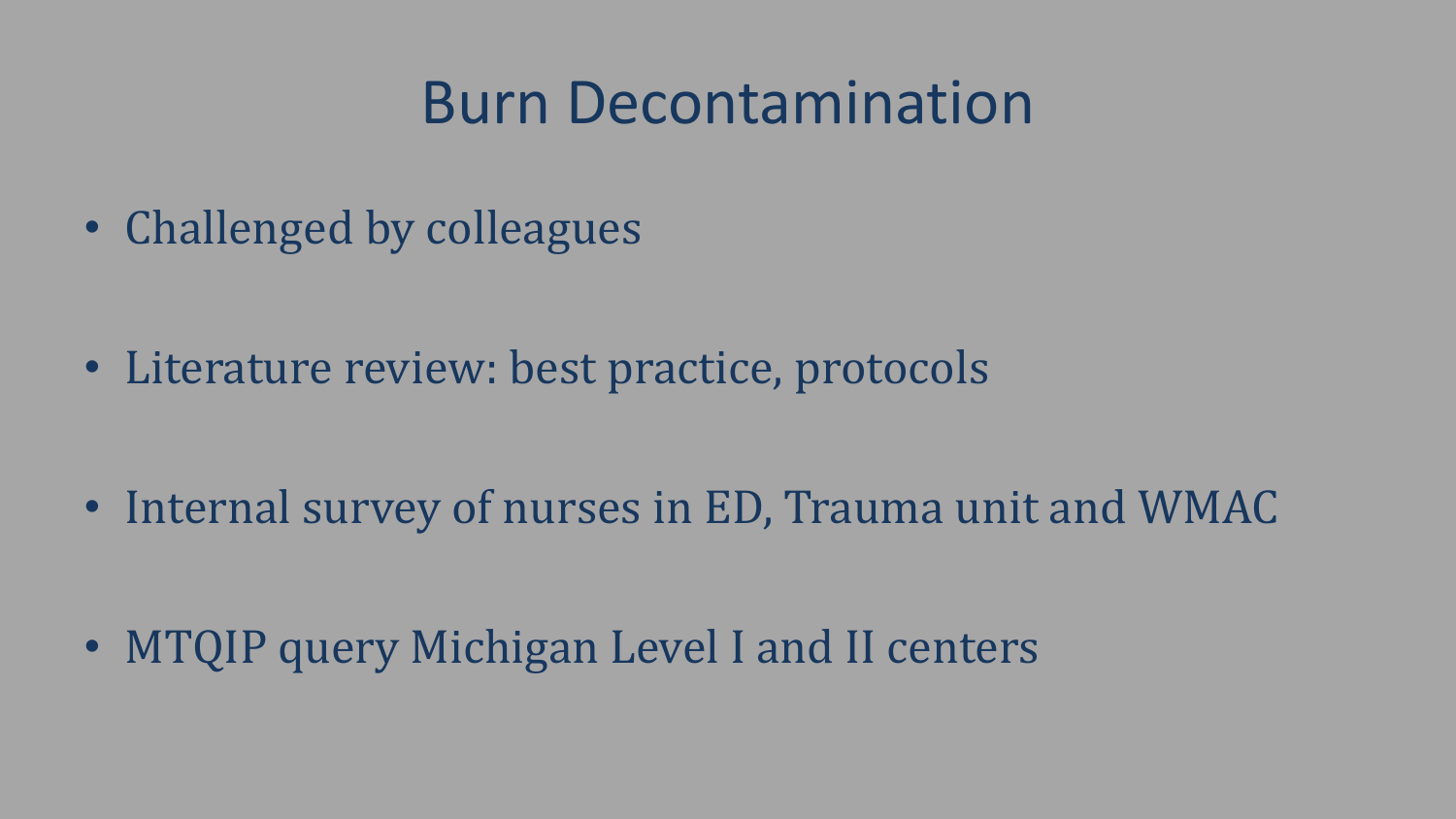#### MTQIP Survey Results

• Completed: 32% TMDs, **50% (n=17) TPMs**

• 69% decon burn patients

• Chem 65%, Flame 29%, Thermal 24%, Elec 12%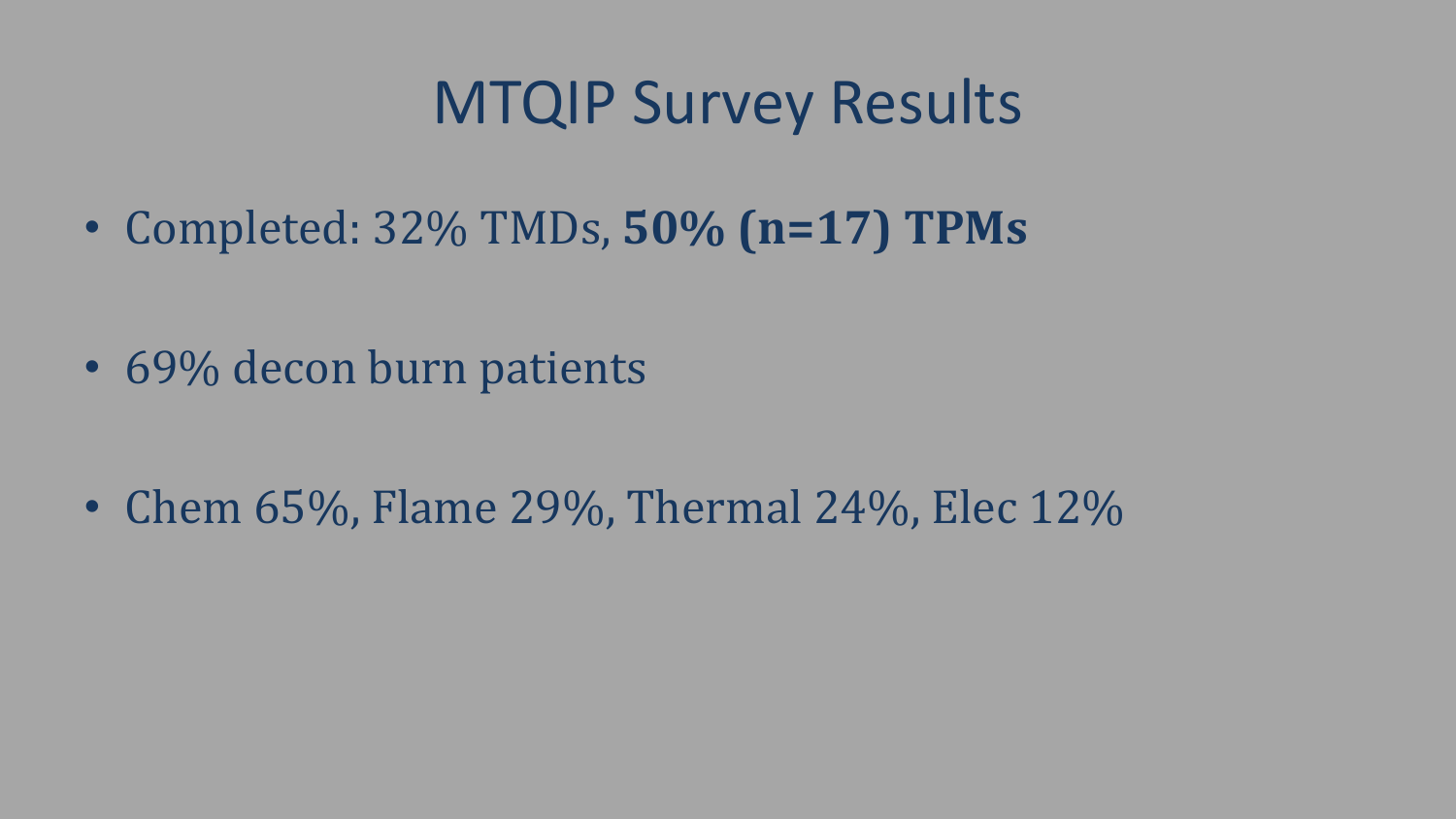#### MTQIP Survey Results

• Decon Protocol use: 69% yes

• Decon Protocol usage: provider discretion 55%

• Additional data points: products used, burn volumes, Level I or II, university vs community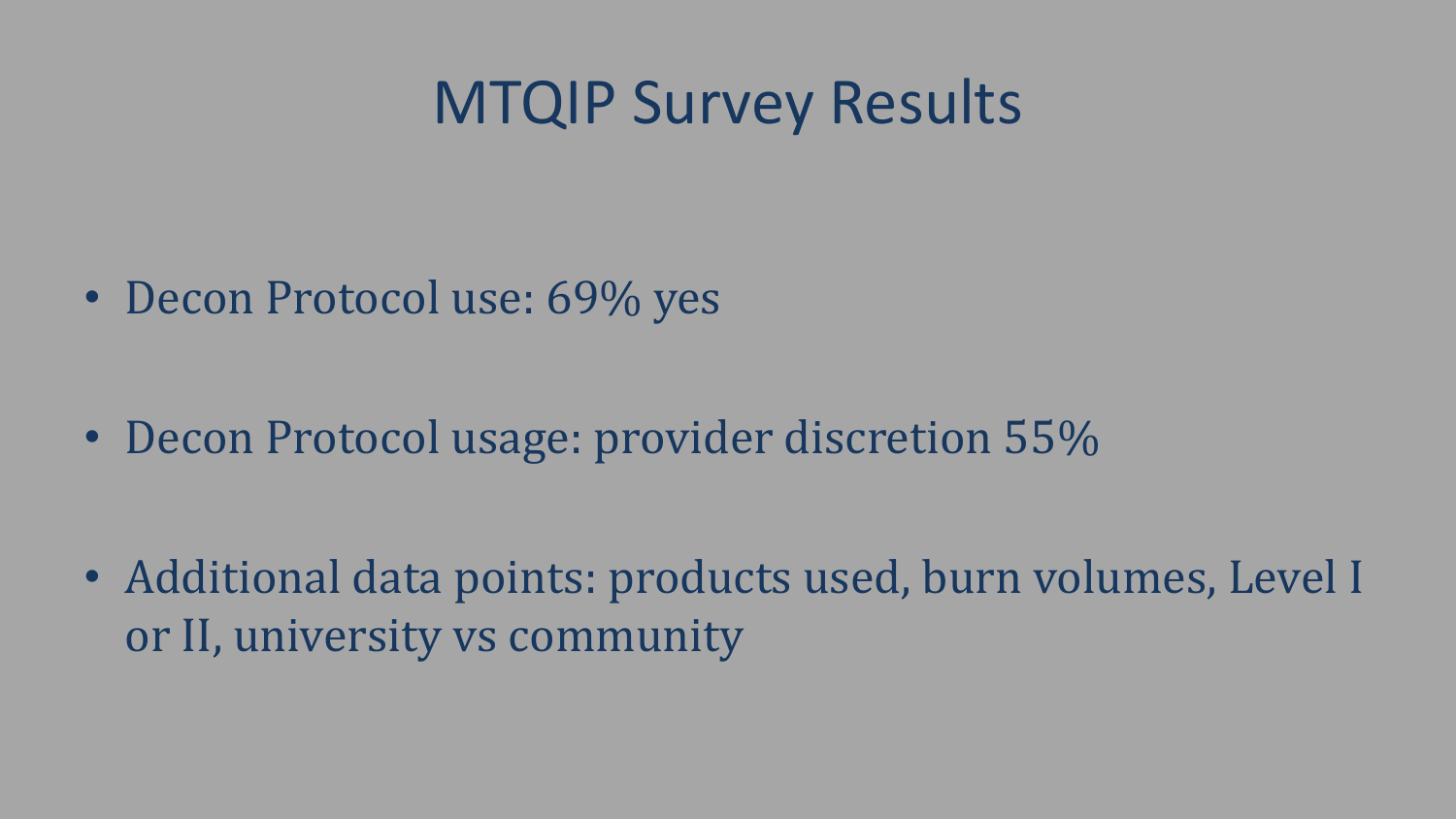# Next Steps

• Publish in a peer reviewed journal

• National survey

• Potential to develop/disseminate best practices in burn decontamination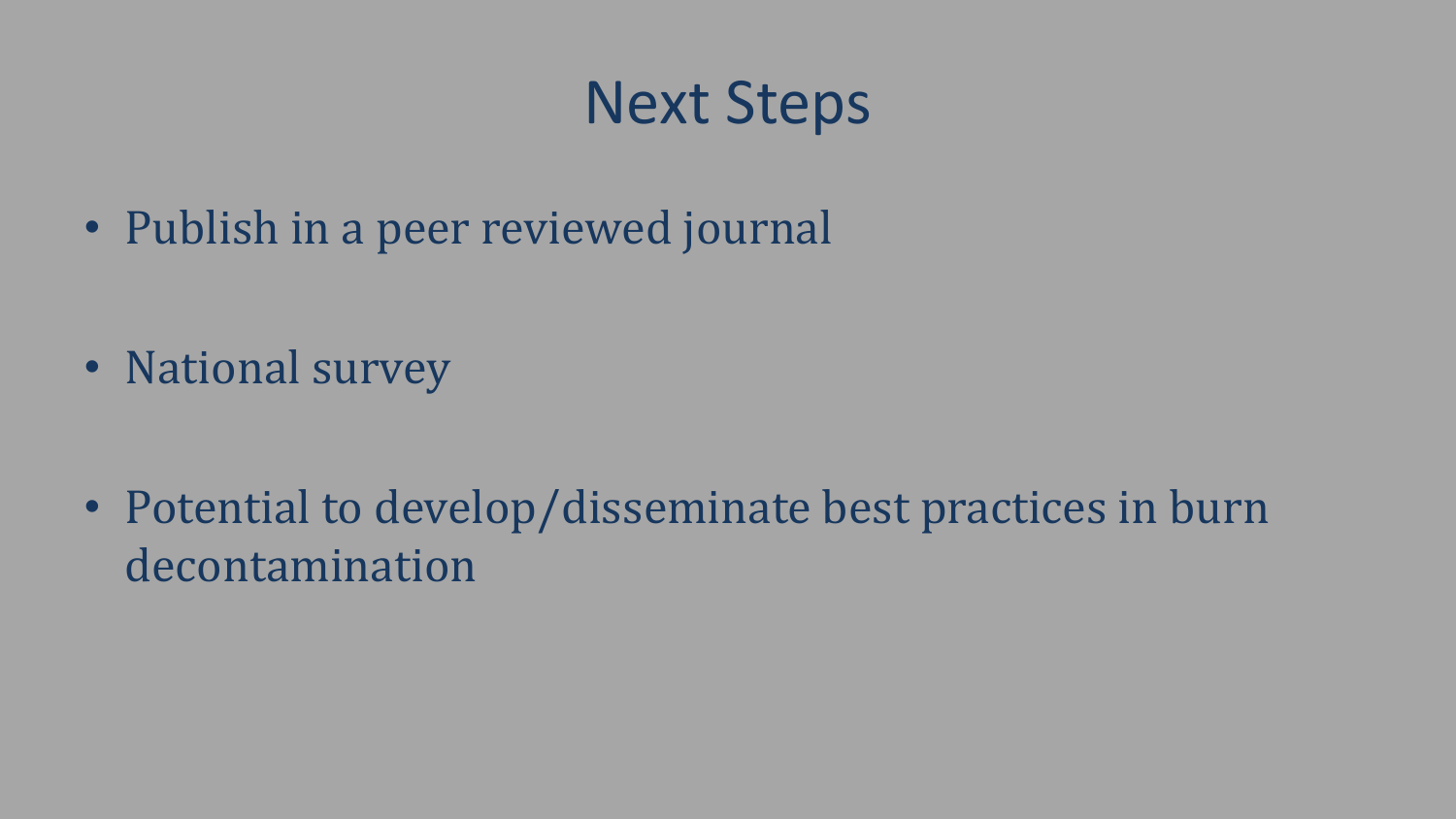# References

- 1. Patient Decontamination in a Mass Chemical Exposure Incident: National Planning Guidance for Communities. U.S. Department of Homeland Security and U.S. Department of Health and Human Services, December 2014.
- 2. Briggs S. *Advanced Disaster Medical Response Manual for Providers. Second Edition.*  Massachusetts General, International Trauma Disaster Institute, and Harvard Medical School. Boston, Massachusetts. Cine-Med;2013.
- 3. Larson TC, Orr MR, derHeide EA, et al. The Threat of Secondary Chemical Contamination of Emergency Departments and Personnel: An Uncommon, but Still Occurring Problem. *Disaster Med Public Health Prep.* 2016;10:199-202.
- 4. Sumi K, Tsuchiya Y. Toxic Gases and Vapours Produced at Fires. *Canadian Building Digest.*  1971;144:1-10.